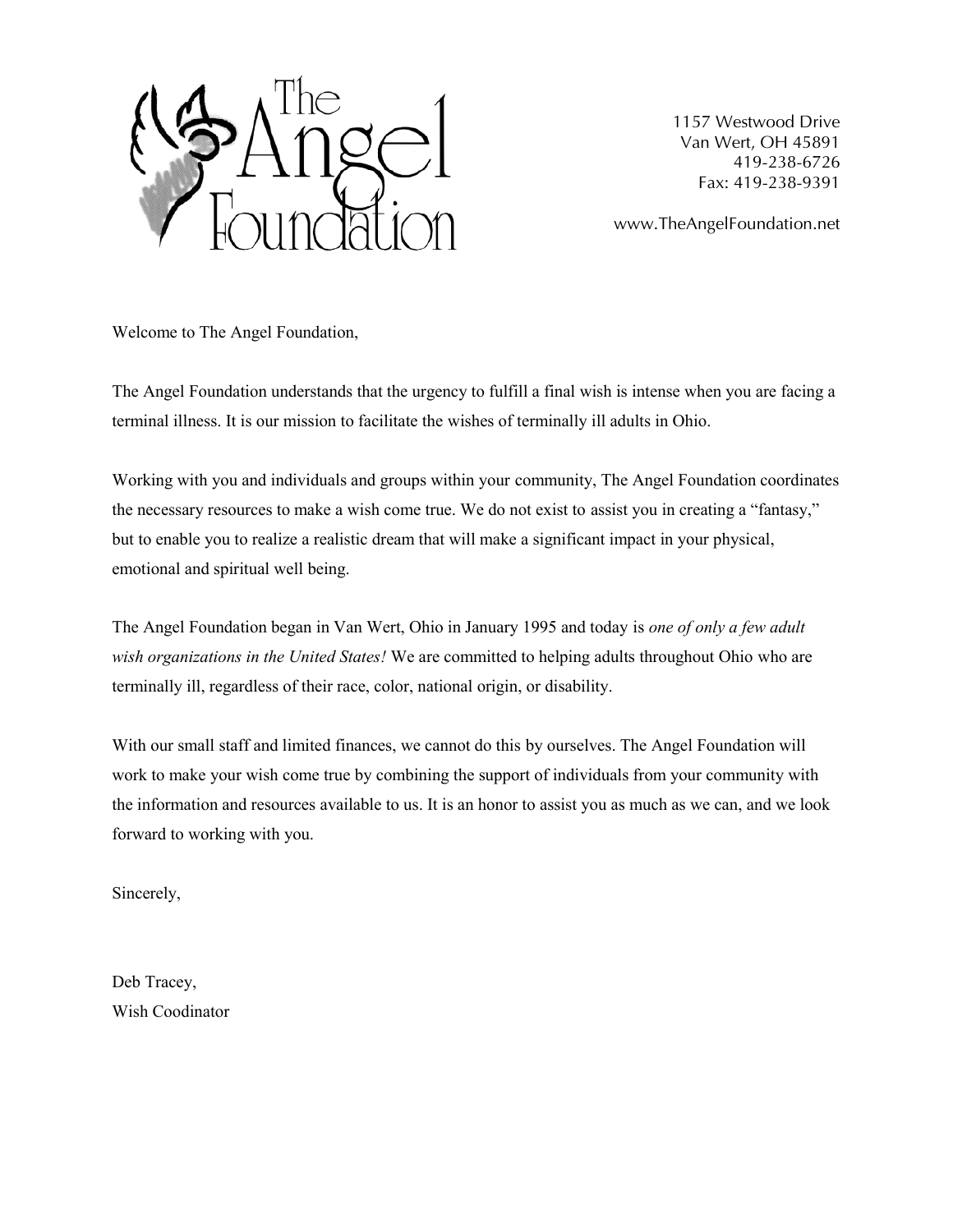### **Submitting A Wish**

#### **PLEASE READ CAREFULLY!**

The wish packet that you have received contains very in1portant information about our organization, the kinds of wishes we can facilitate and what is required of you to apply for a wish. Please make sure to read the entire wish packet very carefully and thoroughly. If you have any questions, please contact us.

#### **Mission Statement**

The mission of The Angel Foundation is to facilitate the fulfillment of wishes for *ADULTS IN OHIO WITH TERMINAL ILLNESS AND A PROJECTED LIFESPAN OF ONE YEAR OR LESS*. A wish may consist of any realistic request which will make a significant difference in the individual's physical, emotional or spiritual well-being. *(However, no individual(s) shall benefit from the illness or death of another. Therefore, the terminally-ill individual must be the direct recipient of the wish)*. The commitment of the Angel Foundation is to empower communities and recipients to share in the joy of bestowing a gift of love.

#### **How to Submit a Wish Request**

To get started, you need to complete a Wish Request Packet which includes:

#### 1. WISH REQUEST

Wish requests must be in written form. This should be a letter from the wish recipient, recipient's caregiver, family member or friend describing the wish, why assistance is needed, and how receiving this wish would make a significant difference in the recipient's physical, emotional or spiritual health. When writing, please include a photo of the would-be recipient.\*

#### 2. SIGNED WISH AGREEMENT

This includes signatures from all participants on wish agreement form.

#### 3. SIGNED STATEMENT OF ELIGIBILITY AND CONSENT

You must have the signed consent of your primary physician in order for your request to be considered by The Angel Foundation. This consent form is included in your wish packet and includes:

- Verification of recipient's clinical diagnosis and projected life span
- Approval for recipient's participation in the requested wish
- Authorization for recipient to travel (if applicable)
- Physician 's name, address and phone number

IMPORTANT NOTE: Wishes often require at least three weeks' planning  $\sim$  we receive a completed wish packet. To ensure that your approved wish can be planned in a timely manner, please return your completed wish packet 30 days in advance.

#### **A Facilitator of Adult Wishes**

The Angel Foundation is a facilitator of adult wishes; which means it works in cooperation with individuals and groups within your community to provide resources to fulfill a wish. Often, The Angel Foundation is able to make travel, lodging and destination arrangements at substantial cost savings. The wish is completed with financial support raised from within your community.

#### **\*Non-Discrimination Policy**

The Angel Foundation provides wish-granting services to all people regardless of race, color, national origin, disability, or sex. The same requirements are applied to all in the manner of providing services.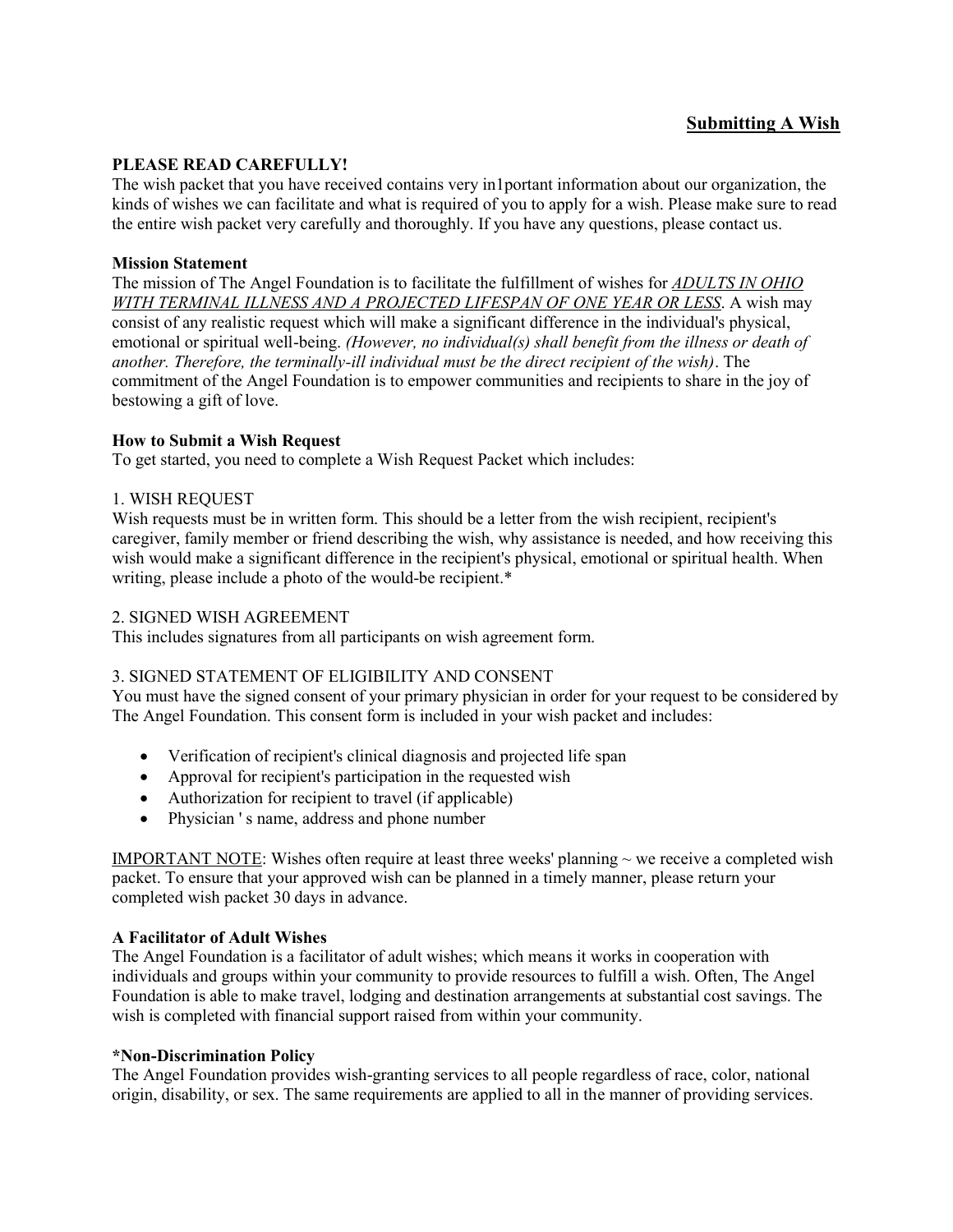# **Wish Restrictions**

#### **Excluded Wishes**

While it is always difficult to say "no" to any wish, it has become necessary for The Angel Foundation to restrict some types of wishes requests it receives. Generally, there are two categories of wish requests that we exclude: 1.) Requests for items or services that can be obtained through other resources already available in the individual's community. 2.) Requests that we do not have the financial or physical resources to fulfill. With this in mind...

#### **The Angel Foundation will NOT grant the following requests:**

- Wish requests for a resident of any other state than Ohio
- Repair or purchase of vehicles Repair or additions to home(s)
- Repair or purchase of household appliances (i.e.: washers, dryers, refrigerators, etc.)
- Purchase of personal computers and/or internet service *(The Angel Foundation may facilitate the use of a personal computer or e-mail access during the recipient's lifetime. After the individual has expired, the computer will be returned to the vendor providing the computer.)*
- Payment of any outstanding bill(s)--(utility, telephone, car loan, mortgage, rent, credit card, etc.)
- Payment of medical treatment bills
- Providing assistance in any legal matter
- Transportation to medical treatment
- Cash
- Travel to foreign country-including cruise ship tours. (Travel is limited to the contiguous 48 United States)
- $\bullet$  Trips to gambling casinos
- $\bullet$  Meeting a celebrity (These wishes are  $\sim$  difficult to successfully complete; especially for adults).
- Airline travel for recipients requiring oxygen
- Disney Land or Disney World

# **\*\* ALL WISH REOUESTS ARE SUBJECT TO BOARD APPROVAL\*\***

#### **Restrictions applicable to ALL wishes:**

- No individual(s) shall benefit from the illness or death of another. Therefore, the terminally-ill individual named on the application as "recipient" must in fact, be the direct recipient of the requested wish and any benefits of the wish.
- There shall be no pre-planning of wishes. The applicant will be automatically disqualified if any portion of his/her wish is scheduled, paid for in advance, or reserved on a credit card by the recipient, family member, or representative of the recipient prior to the wish's approval by The Angel Foundation. For example, if a wish applicant or a representative of the applicant makes hotel, flight or travel reservations prior to the wish's approval, the request is automatically disqualified based on a demonstrated lack of financial need.(See definition of financial need on Page 2 of Wish Agreement).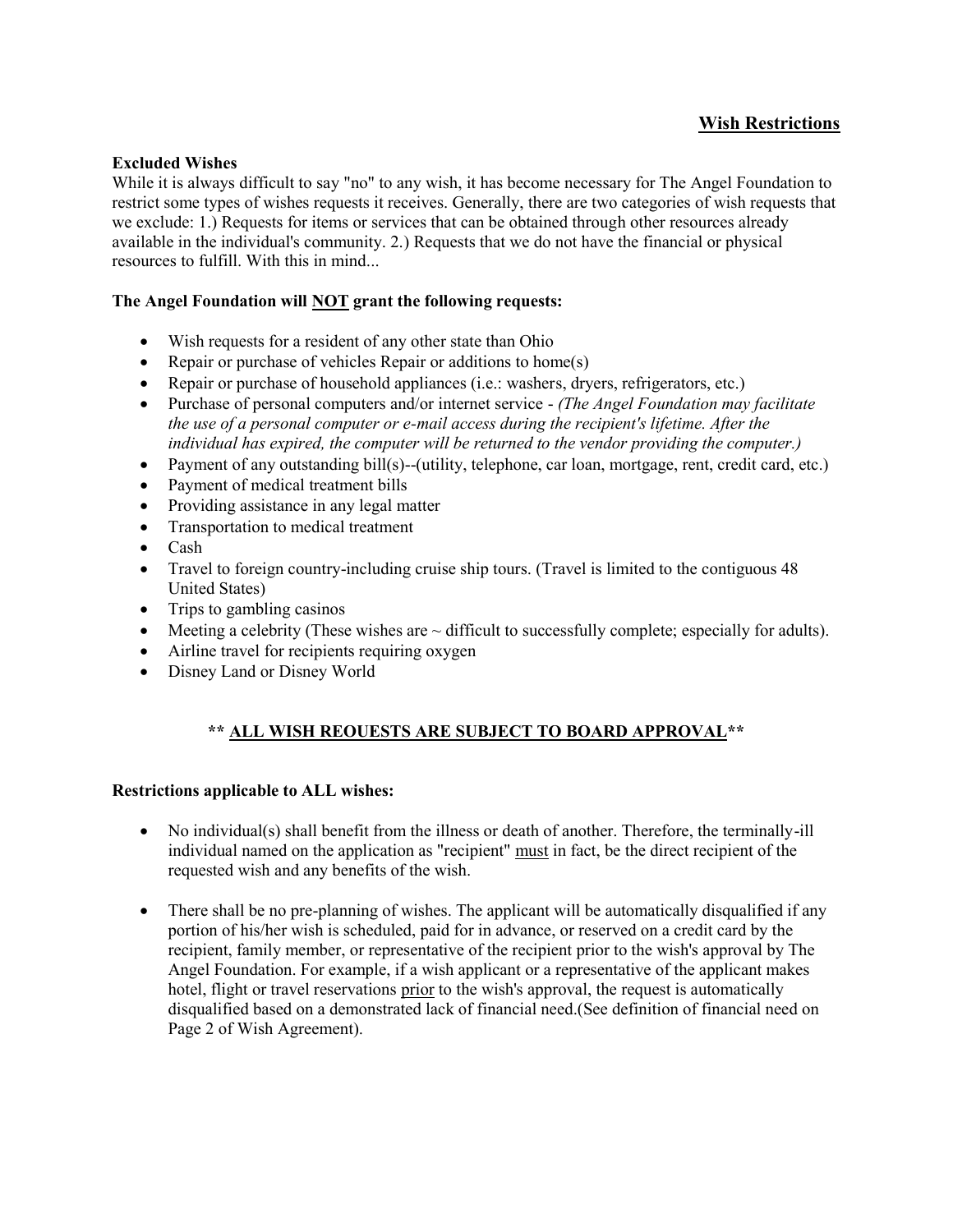### **WISH AGREEMENT**

IMPORTANT NOTE: Wishes often require *at least three weeks* planning after we receive a completed wish packet. To ensure that your approved wish can be planned in a timely manner, please return your completed wish packet 30 days in advance.

# Please Complete Entire Form

| Name:                                                 |            |                                                                                         |
|-------------------------------------------------------|------------|-----------------------------------------------------------------------------------------|
|                                                       |            | County:                                                                                 |
| $\text{Telephone:} ( ) \ \_$                          |            | $\boxed{\text{DOB}:}\n$                                                                 |
|                                                       |            | Date: $\qquad \qquad$                                                                   |
|                                                       |            | Has any other organization fulfilled a wish for you or any other member of your family? |
|                                                       | $\Box$ Yes | $\Box$ No                                                                               |
|                                                       |            |                                                                                         |
| 2. Primary Caregiver/Wish Contact Person              |            |                                                                                         |
| Name:                                                 |            |                                                                                         |
|                                                       |            |                                                                                         |
|                                                       |            | City/State/Zip:                                                                         |
|                                                       |            |                                                                                         |
| 3. Wish Request (Please explain your wish request)    |            |                                                                                         |
|                                                       |            |                                                                                         |
| 4. Medical Information                                |            |                                                                                         |
|                                                       |            | Amenities:                                                                              |
| Physician: Address:                                   |            |                                                                                         |
| Phone: $\begin{pmatrix} 1 & 1 \\ 1 & 1 \end{pmatrix}$ |            | Fax: $\begin{pmatrix} 1 & 1 \\ 1 & 1 \end{pmatrix}$                                     |

### **1. Wish Recipient Information**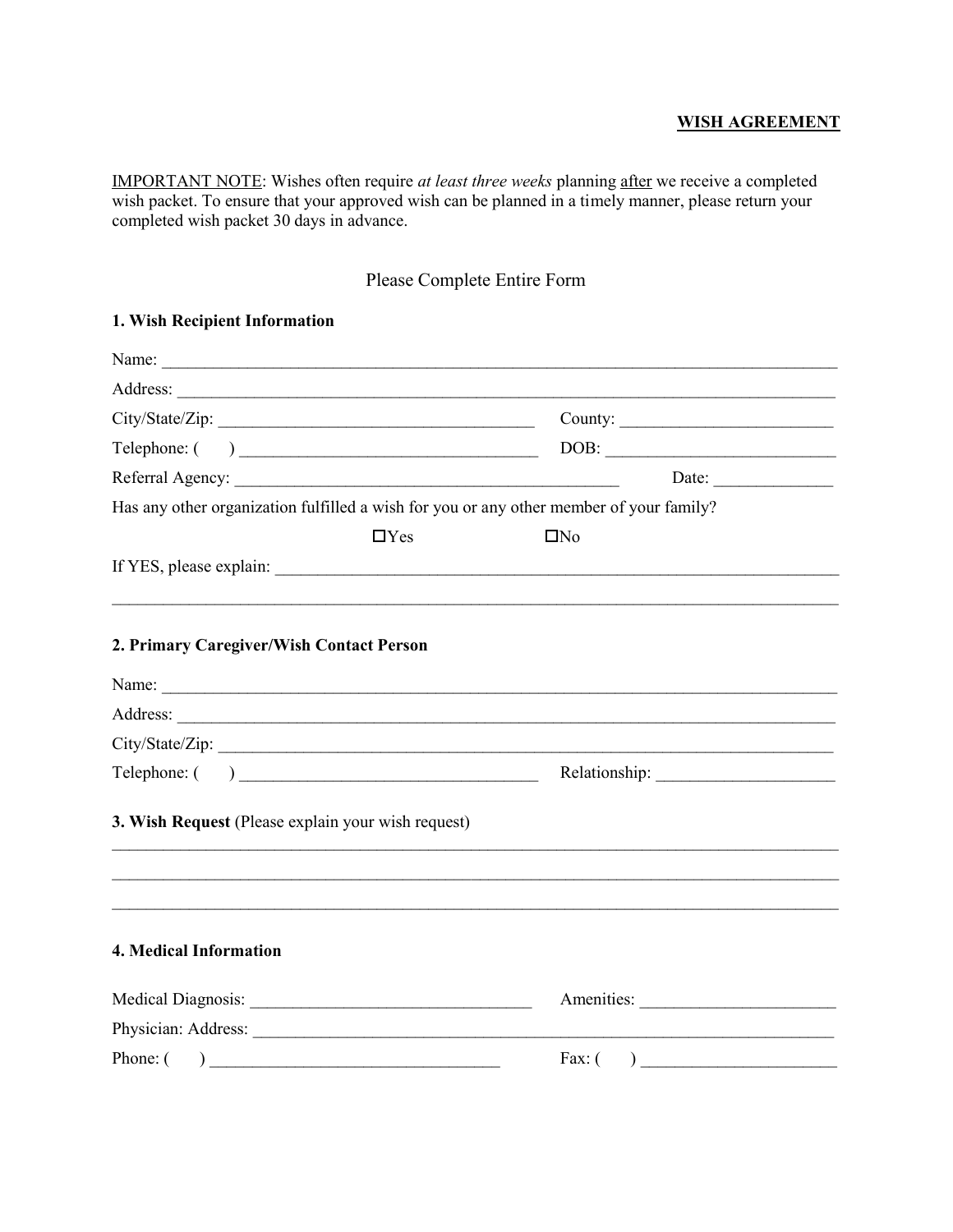# **WISH AGREEMENT - (Continued)**

#### **5. Verification of Request and Financial Need**

To be eligible for assistance from The Angel Foundation, applicants must have a financial need, verified by an impartial third party that is knowledgeable of recipient's situation (social worker, clergy, nurse, etc.). References may not include a family member, friend or persons listed as "Wish Contact" or "Primary Caregiver."

#### Definition of Financial Need:

The Angel Foundation considers an individual or family to have a financial need if they lack the means to pay for the requested wish on their own.

#### **Reference Information:**

| Name:                                                                                                                           |
|---------------------------------------------------------------------------------------------------------------------------------|
| Address:<br><u> 1980 - Jan Barbara, martin da basar da basar da basar da basar da basar da basar da basar da basar da basar</u> |
|                                                                                                                                 |
| $\text{Telephone:}$ ( )                                                                                                         |
| Explain how this person is familiar with the wish recipient(s) situation?:                                                      |

 $\mathcal{L}_\text{max} = \mathcal{L}_\text{max} = \mathcal{L}_\text{max} = \mathcal{L}_\text{max} = \mathcal{L}_\text{max} = \mathcal{L}_\text{max} = \mathcal{L}_\text{max} = \mathcal{L}_\text{max} = \mathcal{L}_\text{max} = \mathcal{L}_\text{max} = \mathcal{L}_\text{max} = \mathcal{L}_\text{max} = \mathcal{L}_\text{max} = \mathcal{L}_\text{max} = \mathcal{L}_\text{max} = \mathcal{L}_\text{max} = \mathcal{L}_\text{max} = \mathcal{L}_\text{max} = \mathcal{$ 

| <b>For Office Use Only:</b>                                                                       |  |  |
|---------------------------------------------------------------------------------------------------|--|--|
| $\Box$ Letter $\Box$ Physician's Consent $\Box$ Publicity Release $\Box$ Wish Agreement Value: \$ |  |  |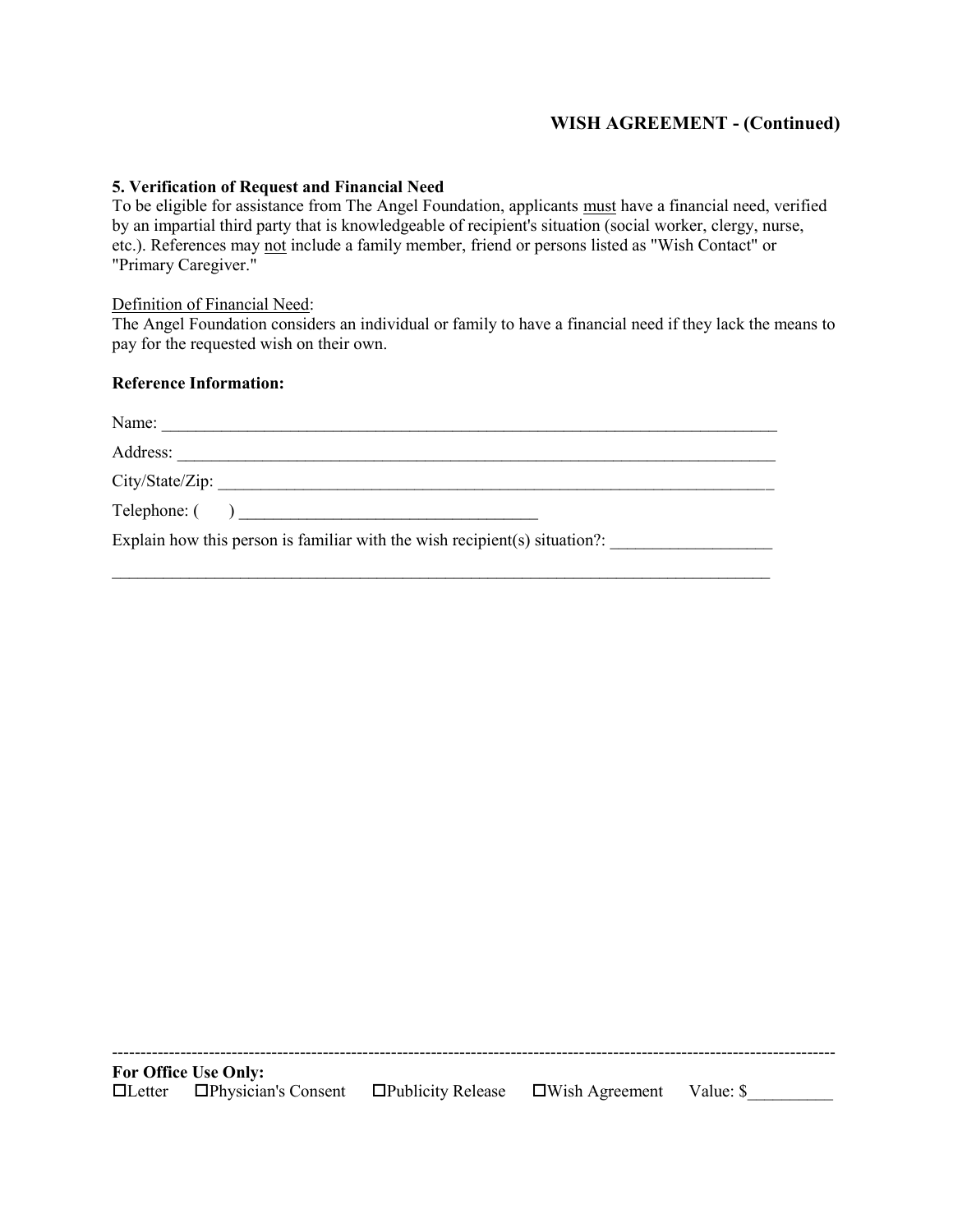### **Physician Statement of Eligibility and Consent**

| To be completed by applicant: |
|-------------------------------|
| Recipient's Name:             |
|                               |
|                               |
|                               |

**To Be Completed by Physician:**

I am the primary, treating physician of the recipient/person named above. The recipient is of sound mental capability to sign legal documents. I have had the opportunity to discuss fully with the applicant the wish to be fulfilled by **The Angel Foundation**. I hereby approve of and consent to the item(s) to be donated, the travel arrangements, and/or the activities in which the recipient shall partake or engage, as the case may be, subject to the following restrictions. (If none, please write NONE):

| <b>Recipient's Diagnosis:</b> |  |
|-------------------------------|--|
| <b>Life Expectancy:</b>       |  |

**IMPORTANT:** Should the applicant's wish be accepted; I, the applicant's physician, agree to notify The Angel Foundation immediately if the applicant's medical condition deteriorates and he/she is no longer able to partake or engage in the wish.

**419-238-6726** or **1-800-417-9295**

| Does the Recipient require oxygen at 8,000 feet altitude? (re: Air Travel) | $\Box$ Yes $\Box$ No |  |
|----------------------------------------------------------------------------|----------------------|--|
|                                                                            |                      |  |
|                                                                            |                      |  |
| City/State/Zip:                                                            |                      |  |
|                                                                            |                      |  |
|                                                                            |                      |  |
|                                                                            |                      |  |

**Physician Signature:** \_\_\_\_\_\_\_\_\_\_\_\_\_\_\_\_\_\_\_\_\_\_\_\_\_\_\_\_\_\_\_\_\_\_\_\_\_\_\_\_\_\_\_\_\_\_ **Date:** \_\_\_\_\_\_\_\_\_\_\_\_\_\_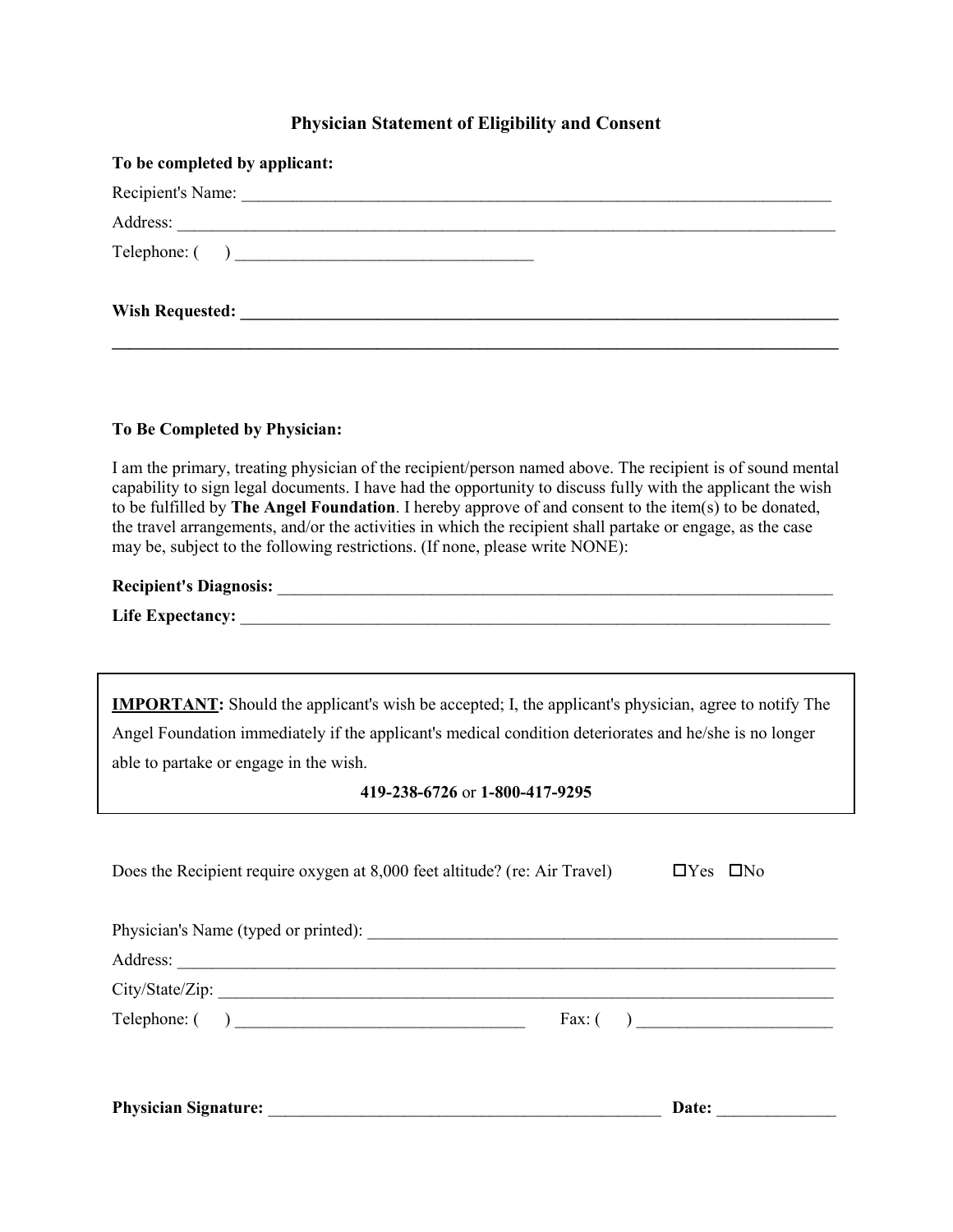# **Publicity Consent**

*\*\*PLEASE NOTE: Publicity plays a very important role in making your wish come true! Since we facilitate wishes based on the financial support of your community, the use of the media plays a large role in educating the public about your wish.*

Participants understand and agree that fulfillment of the wish may result in publicity, whether or not The Angel Foundation actively takes steps to publicize the wish.

**OPTION 1:** The Wish Recipient and participants hereby irrevocably authorize The Angel Foundation to (a) publicize and use participant's likenesses, voices and features, with or without their names, for any publication, promotion, trade, business use, or any other purpose whatsoever; (b) to photograph, videotape, film and record each participant in any manner The Angel Foundation chooses; to copyright (Q, conveyor otherwise distribute, now or in the future, any such material involving the participants for any purpose to anyone, including the general public, magazines, newspapers, television, radio stations, or anyone else; ( d) to publicize, now or in the future, the names of the participants including information regarding them, their physical or emotional conditions and the details of any wish granted.

The Wish Recipient and each of the participants agrees that it is not necessary for The Angel Foundation or anyone else to contact them prior to releasing any information authorized by this document. Each of the participants hereby releases to The Angel Foundation from all liability, damages, or claims of any kind resulting in or from, or arising from the use, distribution or disclosure of any photographs, films, videotapes, electronic recording or other information regarding participants and the wish.

ALL PARTICIPANTS: Initial here if Option 1 is preferred:

**OPTION 2:** The Wish Recipient and participants request that the wish not be actively publicized by The Angel Foundation to the news media. *However, I realize The Angel Foundation may use information about my medical condition and wish in correspondence with private individuals, businesses, etc. in order to raise funds for my wish.* Further, each of the participants understand that information regarding the wish and the participants will necessarily be discussed with and disclosed to those involved in the wishgranting process. Each of the participants also understands that, even if The Angel Foundation does not actively seek to publicize the wish, the general public and the news media may obtain information concerning the participants and the wish from other sources.

ALL PARTICIPANTS: Initial here if Option 2 is preferred:

Each of the participants acknowledges reading and understanding this LIABILITY RELEASE AND PUBLICITY CONSENT prior to signing it. For any minor participants, the signature of their parent or guardian is both on behalf of the parent or guardian and on behalf of the minor. Each of the participants agrees that no modification of this release has been made orally or in writing and this release accurately and fully expresses the understanding of the Wish Recipient and each of the participants.

IMPORTANT: By signing below, you affirm and acknowledge that you have read this agreement, have received a copy and fully understand its provisions.

| Wish Recipient                           | Date |
|------------------------------------------|------|
| Participant                              | Date |
| Angel Foundation (staff or board member) | Date |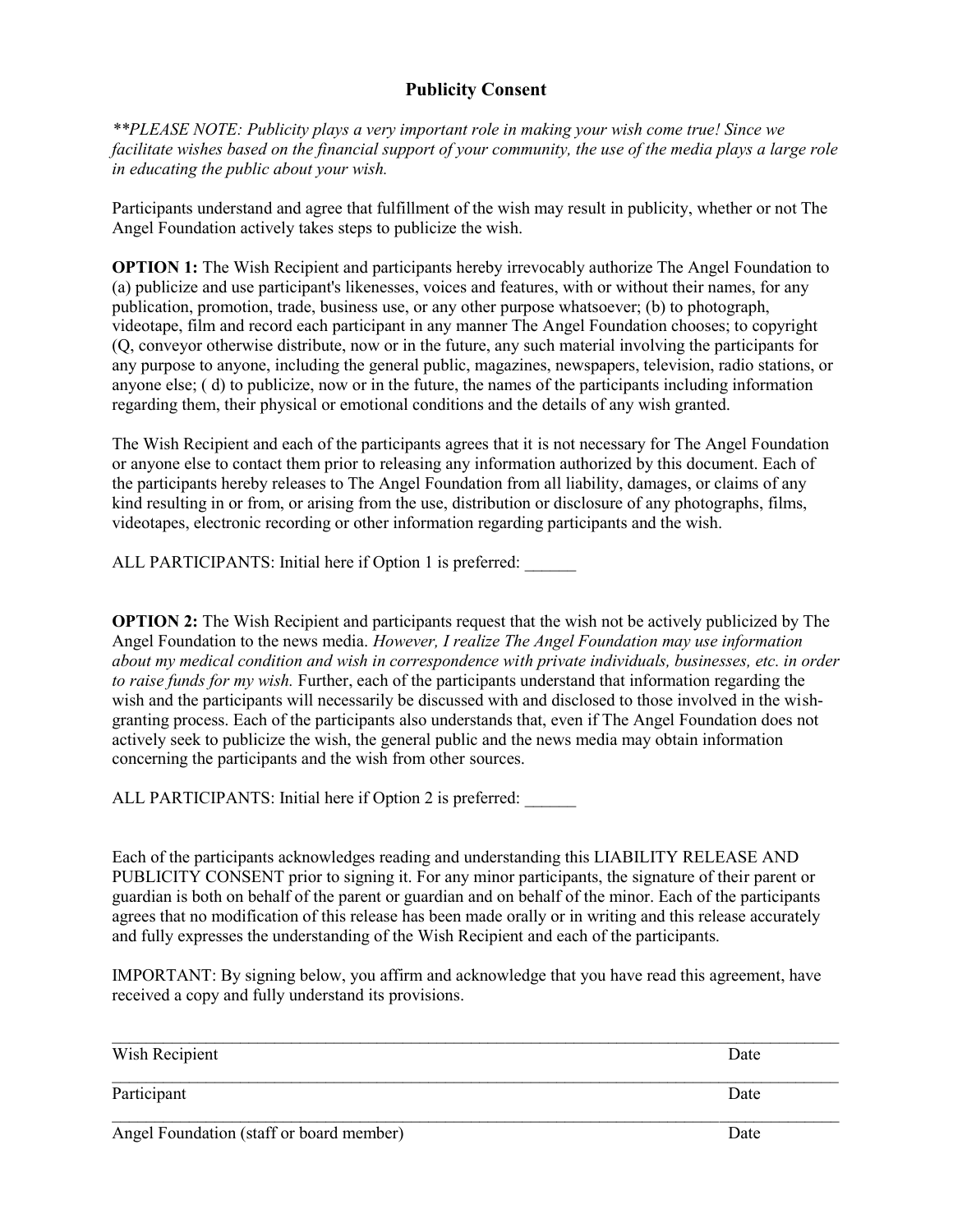### **Release of Liability and Indemnity Agreement**

In consideration of the benefits conferred upon the undersigned by The Angel Foundation, the undersigned recipient does hereby agree and covenant as follows:

- 1. The recipient hereby waives any right that he may have or hereafter acquire against The Angel Foundation, its agents and employees for injury or other damages suffered by the recipient arising out of the benefit conferred upon the recipient or his family and friends.
- 2. The recipient, family and friends of the recipient, as much as is permissible by law, hereby forever release The Angel Foundation, its officers, directors, employees and agents from any and all claims, lawsuits, damages, and/or losses arising out of or in any way related to The Angel Foundation's preparation, execution or fulfillment of the benefit conferred upon the recipient due to the negligence, either active or passive, of The Angel Foundation its employees or agents.
- 3. The recipient, relatives and friends, together and each of them individually, hereby agree to indemnify and hold The Angel Foundation harmless for any loss as the result of any claim, lawsuit, or action arising out of or relating in any manner to The Angel Foundation's preparation, execution or fulfillment of the benefit conferred upon the recipient or to breach the recipient, family or friends of the representations and warranties contained herein. Said hold harmless and indemnity agreement includes, but is not limited to, reasonable attorneys fees and costs incurred by The Angel Foundation as a result thereof.
- 4. The expenses The Angel Foundation has agreed to pay for are those foreseeable and directly related to the benefit conferred. Recipient understands that he may be forced to incur substantial expenses as a result of unforeseen events or circumstances beyond The Angel Foundation's control, especially if fulfillment involves travel. The Angel Foundation shall not be responsible for any expense incurred by recipient which it has not expressly assumed.
- 5. Recipient, relatives and friends together and each of them individually, makes the following representations and warranties to The Angel Foundation:
	- **(a.)** they have made true and full disclosure of medical condition to The Angel Foundation;
	- **(b.)** they will notify The Angel Foundation if any recipient's medical condition should deteriorate at any time prior to fulfillment of the benefit;
	- **(c.)** they are carrying, or during the fulfillment of the benefit shall be carrying, full medical insurance, including any additional coverage which may be required as a result of the benefit to be fulfilled, or that they assume the risk and personal responsibility of failing to carry adequate medical insurance;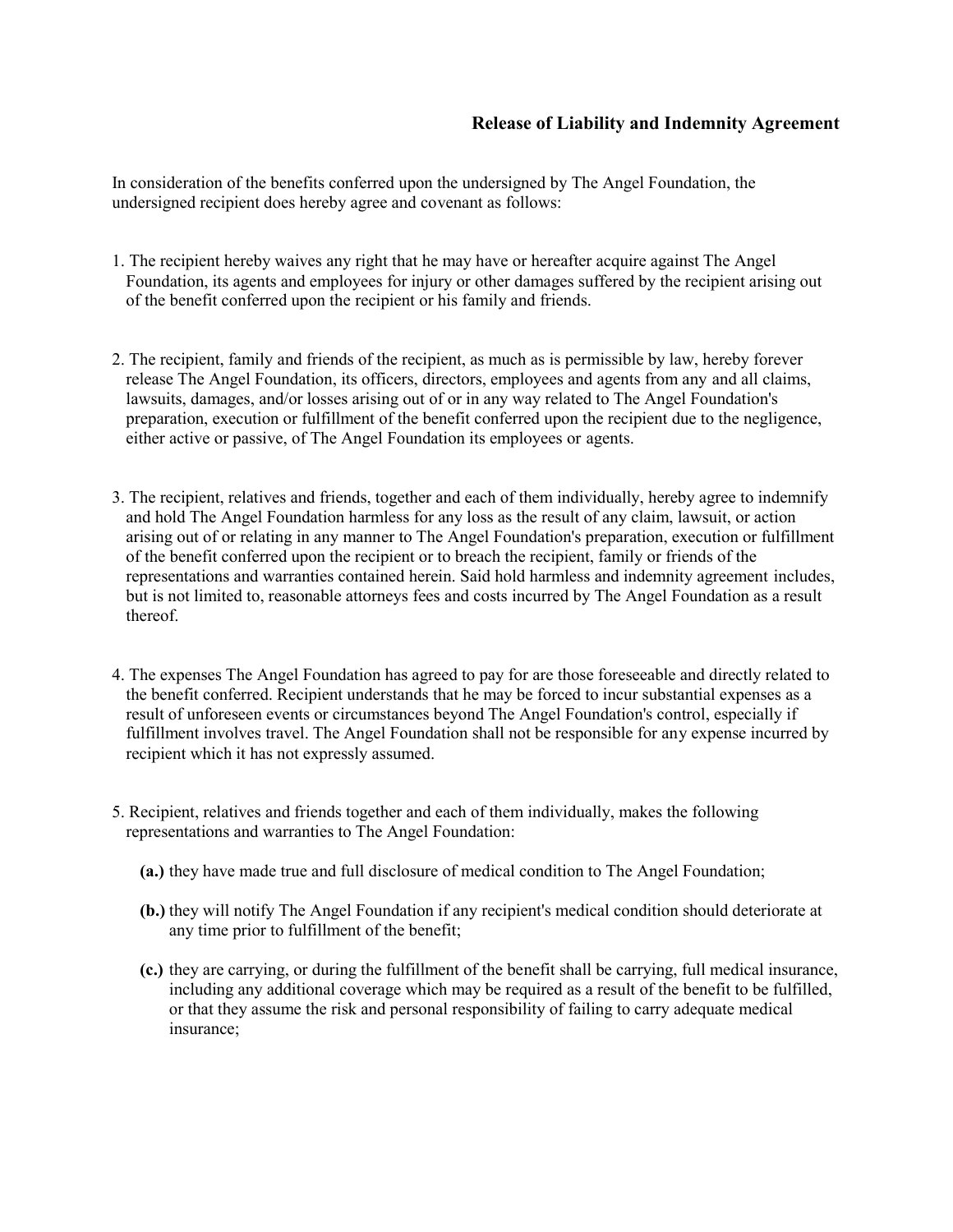- **(d.)** unless otherwise stipulated by The Angel Foundation, travel expenses incurred by recipient shall assume personal responsibility for same;
- **(e.)** recipient has not previously been granted a benefit by The Angel Foundation or another charitable organization of like character;
- **(f.)** in requesting The Angel Foundation to confer the benefit, recipient is not relying upon or has received any counselor advice from The Angel Foundation with respect to the advisability of the risks attendant to the benefit conferred.
- 6. The Angel Foundation reserves the right, in its sole discretion, to abort preparation or fulfillment of the benefit at any time and under any circumstance that it deems advisable.
- 7. In the event that the wish recipient would expire prior to the fulfillment ofhis or her wish, the recipient's family, friends and associates hereby agree to return any and all pre-issued checks, cash, tickets or any other portion of the wish. *All tickets, cash, checks or any other portion of a wish may only be used directly by the wish recipient.* In the event that the wish recipient expires prior to receiving his or her wish, the wish is at that point canceled and no portion of the wish can be used by family members, friends or associates.

IMPORTANT: By signing below, you affirm and acknowledge that you have read this agreement, have received a copy and fully understand its provisions.

 $\mathcal{L}_\text{max} = \mathcal{L}_\text{max} = \mathcal{L}_\text{max} = \mathcal{L}_\text{max} = \mathcal{L}_\text{max} = \mathcal{L}_\text{max} = \mathcal{L}_\text{max} = \mathcal{L}_\text{max} = \mathcal{L}_\text{max} = \mathcal{L}_\text{max} = \mathcal{L}_\text{max} = \mathcal{L}_\text{max} = \mathcal{L}_\text{max} = \mathcal{L}_\text{max} = \mathcal{L}_\text{max} = \mathcal{L}_\text{max} = \mathcal{L}_\text{max} = \mathcal{L}_\text{max} = \mathcal{$ Wish Recipient Date **Date** 

\_\_\_\_\_\_\_\_\_\_\_\_\_\_\_\_\_\_\_\_\_\_\_\_\_\_\_\_\_\_\_\_\_\_\_\_\_\_\_\_\_\_\_\_\_\_\_\_\_\_\_\_\_\_\_\_\_\_\_\_\_\_\_\_\_\_\_\_\_\_\_\_\_\_\_\_\_\_\_\_\_\_\_\_\_ Angel Foundation (staff or board member) Date